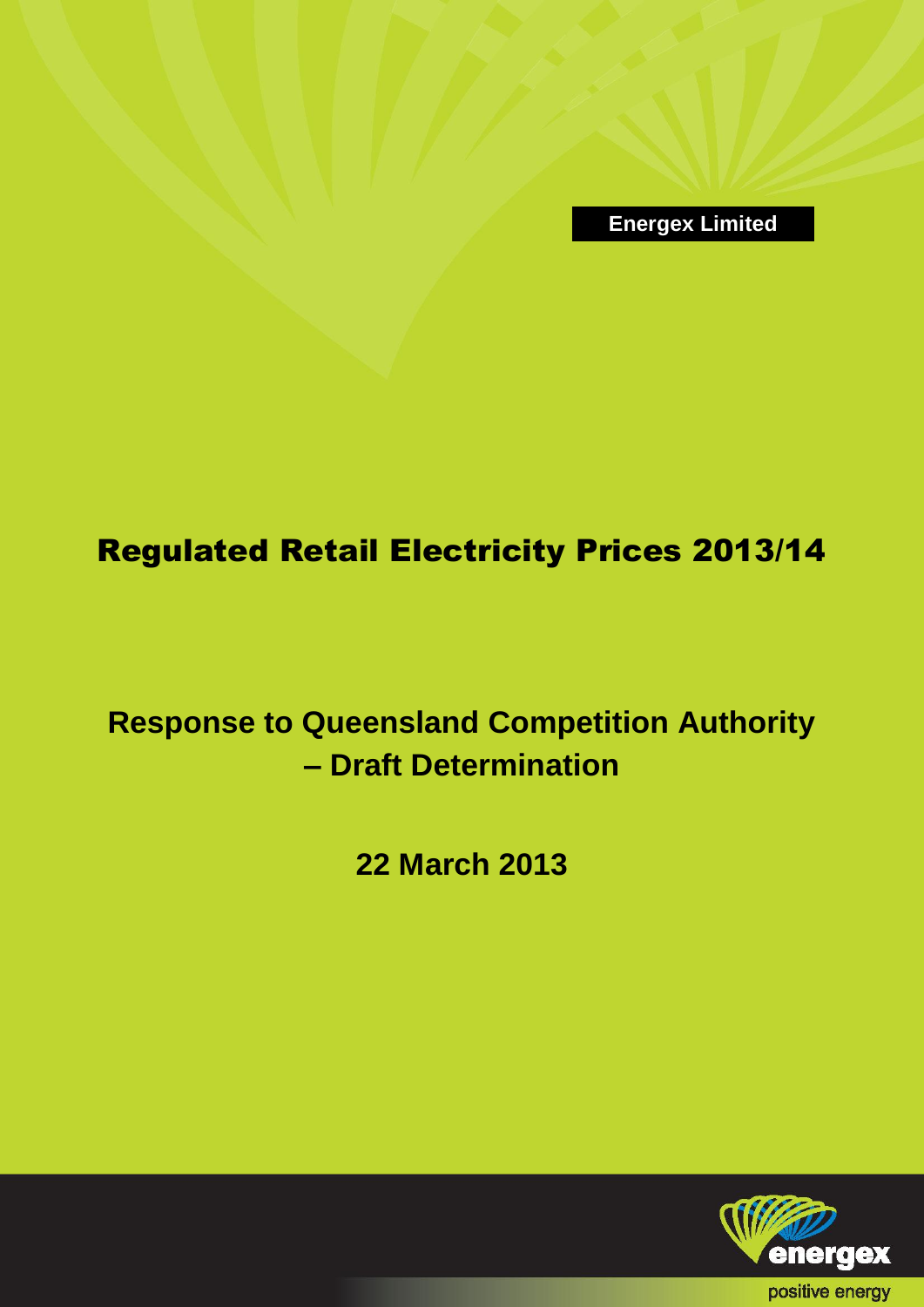

# **Table of contents**

| 1              | <b>INTRODUCTION</b>                                          | 1              |
|----------------|--------------------------------------------------------------|----------------|
| $\overline{2}$ | <b>RESIDENTIAL NETWORK TARIFFS</b>                           | $\mathbf 2$    |
| 2.1            | <b>Comparative attractiveness of Tariff 12 to Tariff 11</b>  | $\mathbf{2}$   |
| 2.2            | <b>Operation of Tariff 13, PeakSmart ToU</b>                 | $\mathbf 2$    |
|                | 2.2.1 Technical information about PeakSmart                  | 3              |
| 2.3            | <b>Matters regarding Solar PV</b>                            | 3              |
| 3              | <b>BUSINESS NETWORK TARIFFS</b>                              | 5              |
| 3.1            | <b>Tariff 22 Peak / Off-Peak differential</b>                | 5              |
| 3.2            | Implementation of the new Business 3-part ToU network tariff | 5              |
| 4              | <b>OTHER MATTERS</b>                                         | $\overline{7}$ |
| 4.1            | Time of Use network pricing                                  | 7              |
| 4.2            | Alignment between network and retail                         | $\overline{7}$ |
| 5              | <b>GLOSSARY</b>                                              | 8              |
|                |                                                              |                |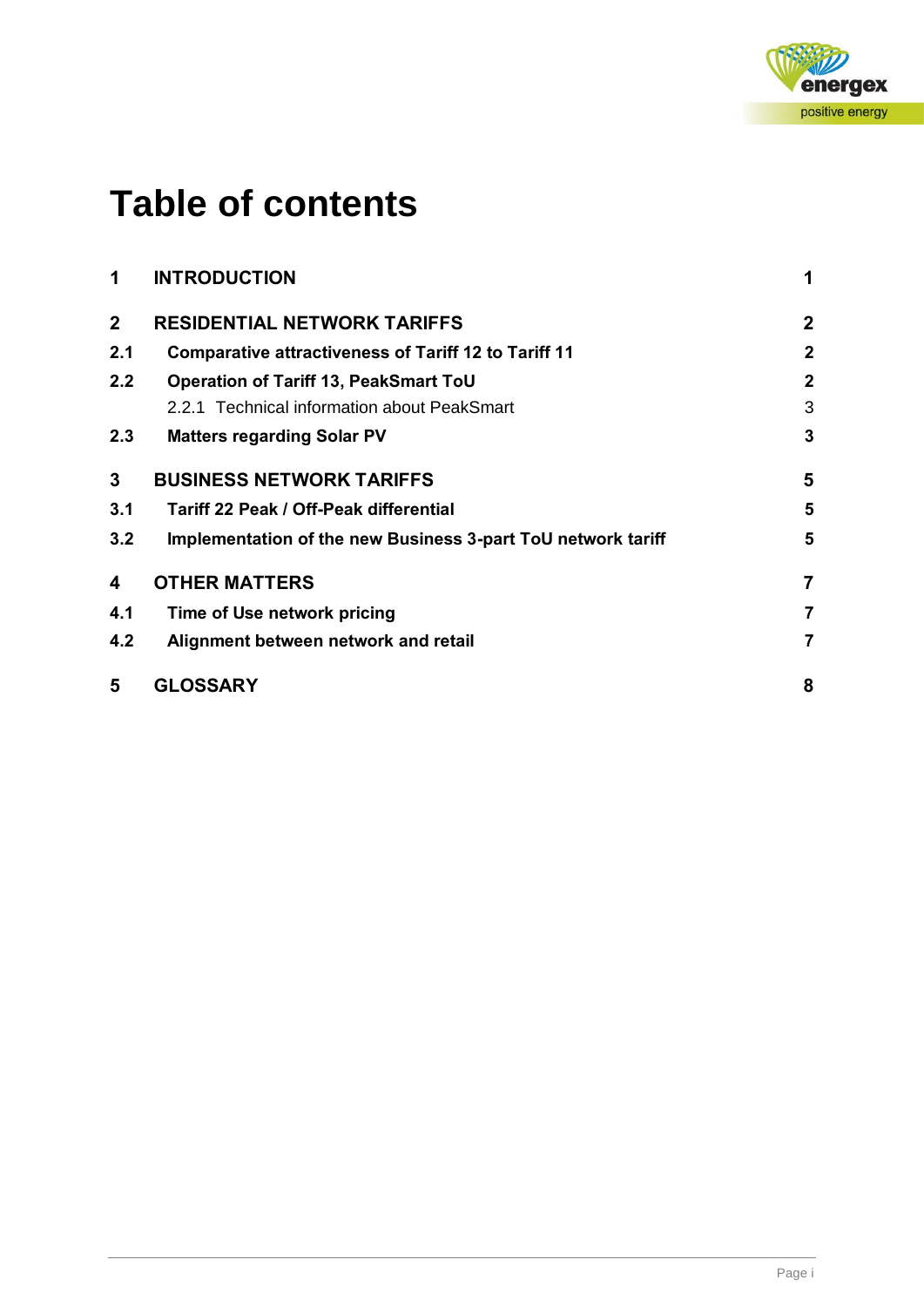

# **1 Introduction**

Energex Limited (Energex) welcomes the opportunity provided by the Queensland Competition Authority (the Authority) to submit comments in response to its *Draft Determination on Regulated Retail Electricity Prices 2013/14* (Draft Determination).

Energex fully supports a robust and consultative approach to electricity pricing reform and looks forward to continuing to participate in the Authority's public consultation process. Obtaining the understanding and support of customers in our distribution area is a major consideration for Energex when reviewing tariffs and implementing reforms.

Energex's submission is targeted towards addressing matters raised in the Draft Determination, by the Authority, regarding network issues. As such, comments predominantly focus on the treatment of network costs regarding Tariff 12 and Tariff 22, the operation of the new residential Time of Use (ToU) tariff, Tariff 13, the proposed new business 3-part ToU network tariff to support a potential new farm and irrigation retail tariff, and matters regarding Solar Photovoltaic (PV), ToU pricing and the alignment between network and retail.

To date, the Authority has released three consultation papers regarding 2013/14 regulated retail electricity prices. Energex has responded to each of these papers, and some information contained in these previous responses is referred to in this submission. Each of Energex's previous submissions is available on the Authority's website.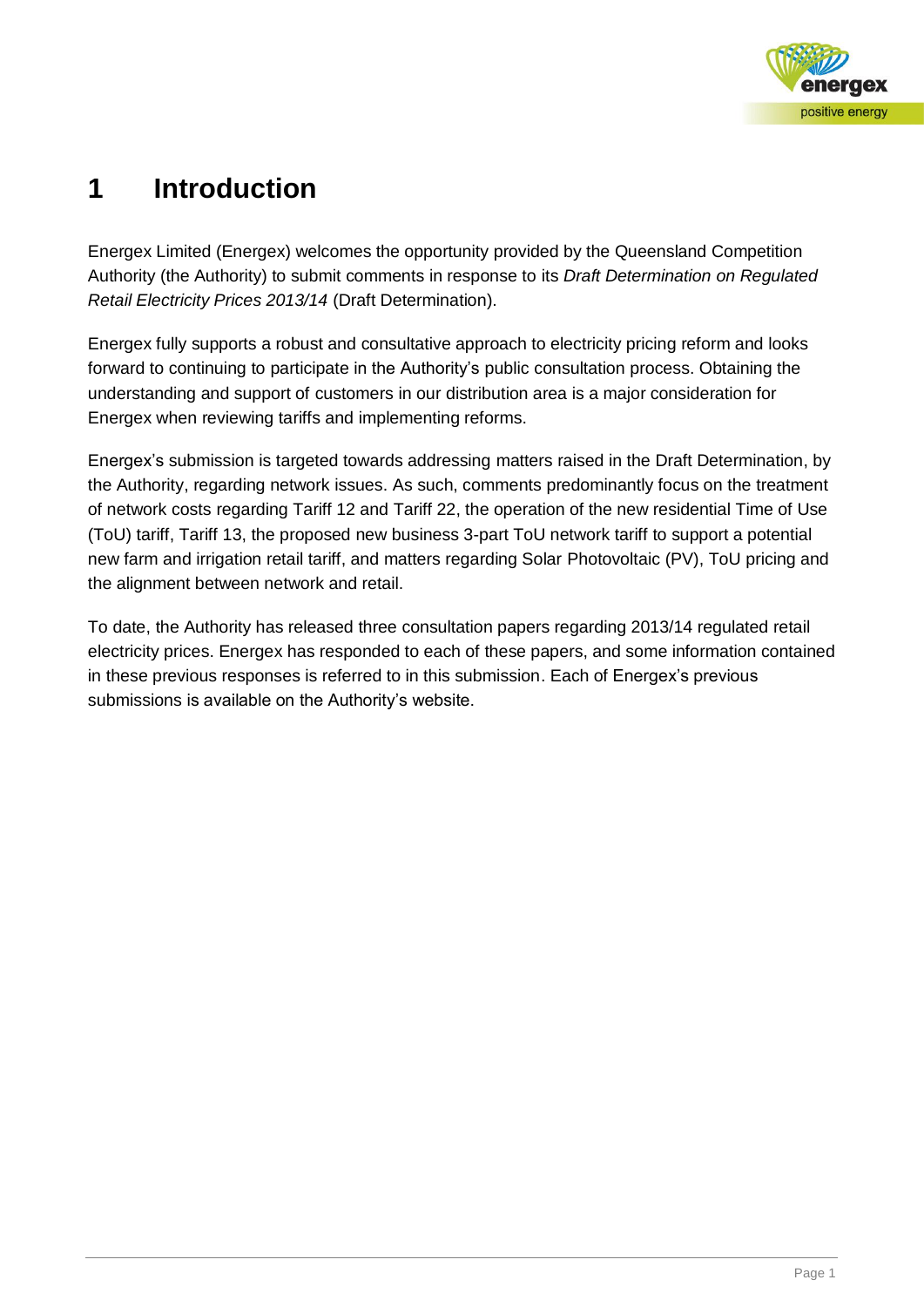

# **2 Residential network tariffs**

This section provides Energex's comments regarding residential network tariffs, including the attractiveness of Tariff 12 compared to Tariff 11, the operation of Tariff 13 (the new PeakSmart ToU tariff) and matters regarding Solar PV.

#### **2.1 Comparative attractiveness of Tariff 12 to Tariff 11**

The Authority stated in the Draft Determination<sup>1</sup>, that:

"A true comparison of the relative attractiveness of Tariffs 11 and 12 will only be possible once the fixed and variable components of Tariff 11 are rebalanced to their cost-reflective levels… Once completed, this is likely to reveal the more fundamental problem… that the underlying network charges make Tariff 12 unattractive relative to Tariff 11 for most customers."

Energex has commissioned consultants, Ernst & Young, to undertake an independent review of its approach to ToU pricing for Tariff 12 (Network Tariff Code (NTC) 8900). This review compared Energex's ToU tariff structure to those applied in other Australian jurisdictions.

While there are differences across the jurisdictions with respect to the length and time of peak, shoulder and off-peak periods, and the sharpness of the peak price signal, the review found that Energex's ToU tariff structure is not fundamentally different to that of other Distribution Network Service Providers. Further, the review confirmed that a number of factors, some of which are outside Energex's control (such as the price freeze applied to Tariff 11 in 2012/13), impact the number of customers who would be better off on Tariff 12 relative to Tariff 11. A copy of the report from Ernst & Young is attached and provided to the Authority confidentially.

As noted in its submission in response to the Transitional Issues and Cost Components Consultation Papers, Energex believes that the effectiveness of any approach to pricing Tariff 12 will be enhanced through the equivalent treatment of all regulated tariffs for residential customers. Energex believes that stronger ToU retail tariff signals should be provided to customers by reinforcing network ToU price signals with ToU energy charges. This is discussed further in Section 4.1.

### **2.2 Operation of Tariff 13, PeakSmart ToU**

The Authority stated in the Draft Determination<sup>2</sup> that the PeakSmart ToU tariff (Tariff 13) would require a customer to 'relinquish control' of their appliances to Energex. This terminology is of

<sup>-</sup> $<sup>1</sup>$  Section 2.1.1, page 8</sup>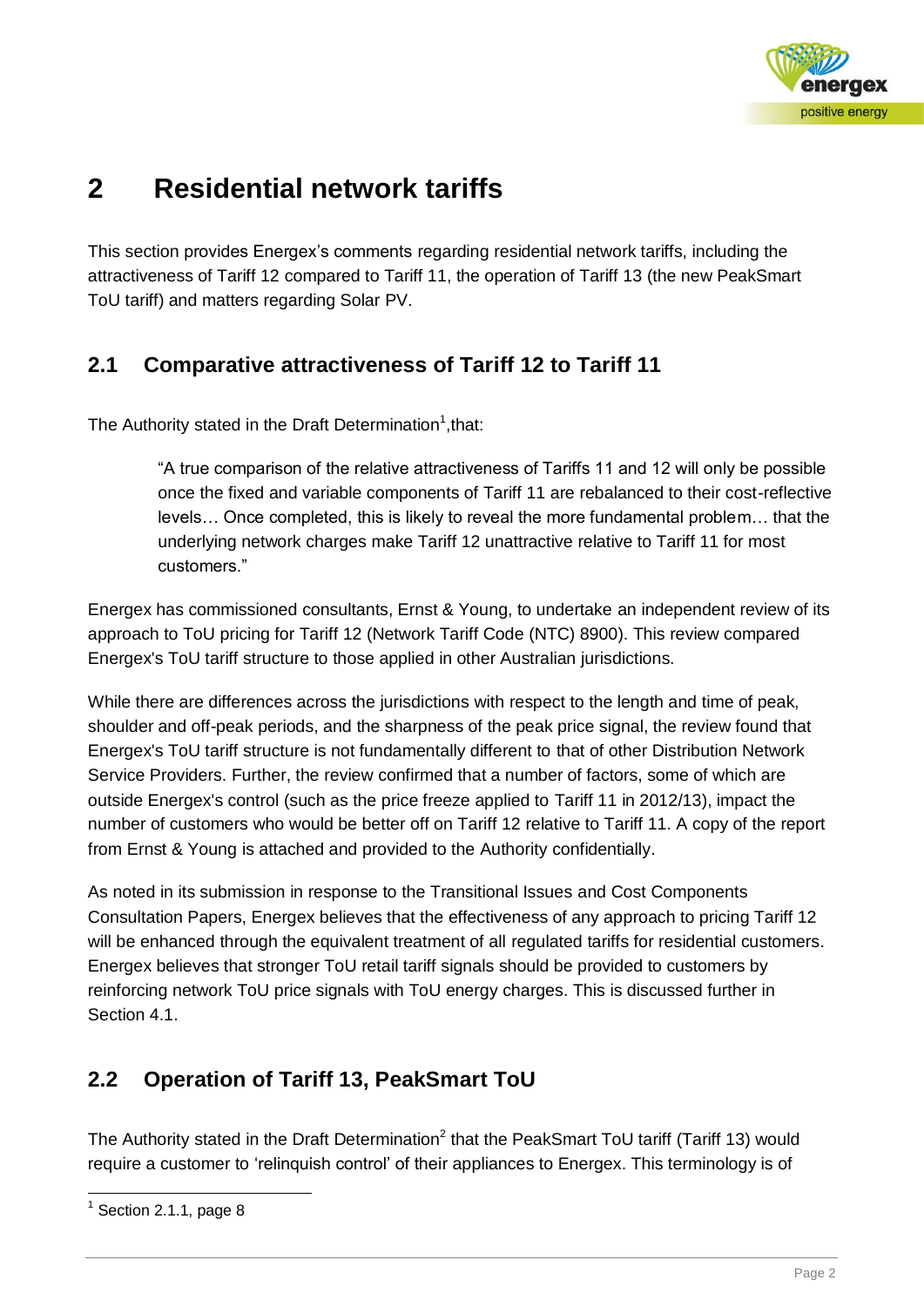

concern for Energex as it suggests that if a customer connects to this tariff, Energex may switch of their supply off or even stop them from using critical appliances, which is incorrect.

It is important to note that:

- Tariff 13 is an anytime supply tariff; similar to Tariff 11 or Tariff 12, electricity supply will be provided to the premise at all times; and,
- Ultimately, there will be a number of specific 'controllable' appliances within the premise. Depending on the type of appliance, Energex's control signal will either put the appliance in economy mode or put the appliance in sleep mode. Appliances such as air conditioning (A/C) would maintain comfort levels by operating in economy mode, whereas pool pumps may operate in sleep mode, effectively turning it off for a period of time. It should be noted that a large number of appliances, including televisions and computers, would not be affected.

#### **2.2.1 Technical information about PeakSmart**

To be eligible for Tariff 13, customers must purchase a PeakSmart (Demand Response Ready – DRR) A/C unit. PeakSmart A/C units (i.e. DRR capable) can cap their energy use when activated by an economy mode signal sent by Energex. The PeakSmart capable units are only activated when a signal receiver (Demand Response Enabling Device - DRED) is installed in the unit.

The PeakSmart units are built to a new Australian Standard (AS4755) which outlines the Demand Response Modes (DRMs) that PeakSmart units can activate when signalled. The DRMs are:

- DRM 3 Compressor input energy capped to 75%
- DRM 2 Compressor input energy capped to 50%
- DRM 1 Compressor input energy off (fan continues to run).

When a DRM is activated by a signal from Energex to the signal receiver, the A/C unit continues to circulate cool air engaging efficiency settings in the units to minimise any impact on customer comfort. Energex trials have demonstrated that DRMs can be activated on the hottest peak days with only negligible (and generally unnoticed) impacts on customer comfort levels.

#### **2.3 Matters regarding Solar PV**

In the Draft Determination<sup>3</sup>, the Authority stated that, regardless of arguments in favour of introducing charging structures specifically for Solar PV customers to mitigate the burden being placed on non-PV customers:

-

 $2$  Section 2.1.1, page 9

 $3$  Section 2.1.1, page 8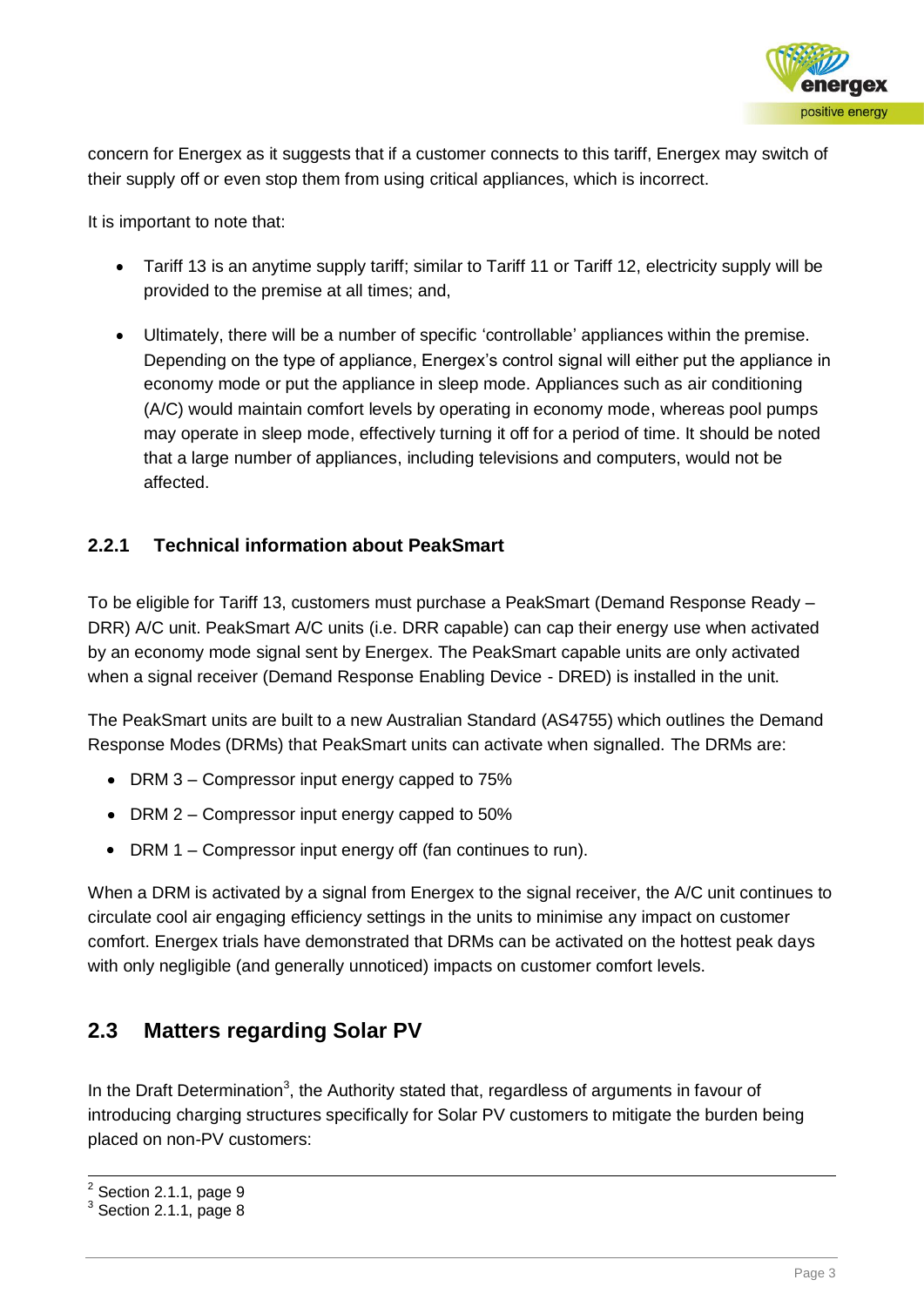

*"Energex has not included a new PV customer specific network tariff for 2013/14. As a result, PV customers will continue to contribute less than their fair share to network costs, with the shortfall picked up through higher charges to non-PV customers."*

Energex is regulated by the Australian Energy Regulator (AER) and must comply with the National Electricity Rules (the *Rules*). Clause 6.18.4(3) of the *Rules* states that "retail customers with microgeneration facilities should be treated no less favourably than retail customers without such facilities but with a similar load profile."

It is Energex policy to treat Solar PV customers in a manner that complies with this requirement of the *Rules*. Assignment of Solar PV customers to a tariff class will be made on the same basis as non-PV customers; this being the extent and nature of usage and the nature of connection to the network. Energex believes that it would be the responsibility of the Government to apply any limitations to the credit for electricity produced by small PV generators in accordance with Section 44A of the *Electricity Act 1994* (Qld).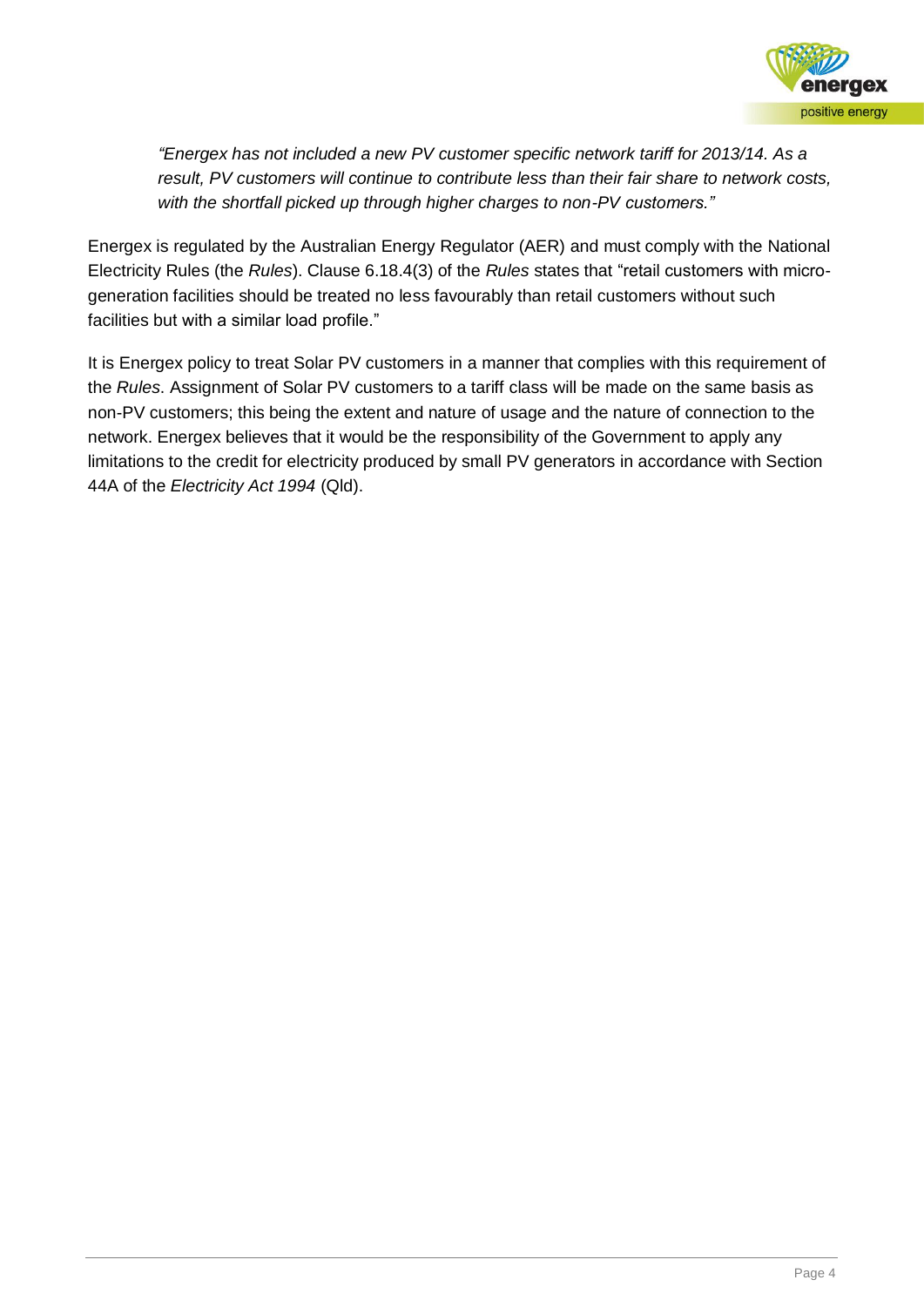

# **3 Business network tariffs**

This section provides Energex's comments regarding network tariffs for business customers, including the peak and off-peak differential for Tariff 22 and the implementation of the new Business 3-part ToU.

### **3.1 Tariff 22 Peak / Off-Peak differential**

The diminished differential between the peak and off-peak rates for Tariff 22 (underlying network tariff NTC8800) has been widely criticised by stakeholders, particularly business customers who feel that the tariff does not provide sufficient incentive to shift use into the off-peak period and/or who have structured their businesses to benefit most from the reduced off-peak rates. Energex understands and acknowledges these criticisms and is reviewing its prices for 2013/14.

Recognising feedback, Energex is proposing to materially increase the difference between the peak and off-peak rates for Tariff 22. The stronger ToU price signal has been achieved by allocating more costs to fixed charges. Energex is of the opinion that network price signals should be reinforced by ToU energy charges to deliver retail tariffs that provide stronger ToU price signals to customers. This is discussed further in Section 4.1.

### **3.2 Implementation of the new Business 3-part ToU network tariff**

In its Final Determination for 2012/13, the Authority flagged the removal of obsolescent tariffs, including all specific farm and irrigation tariffs (Tariffs 62, 63, 64, 65 and 66), and indicated that all customers on these tariffs would need to transfer to cost reflective business tariffs, either Tariff 20 or Tariff 22, by 30 June 2012. Since then, this decision has been the subject of significant stakeholder opposition due in most part to the lack of strong ToU signals in Tariff 22 and the significant financial impact this would have on farmers and irrigators who have established their businesses based on ToU signals delivered through the now obsolescent tariffs.

In response to this feedback, Energex identified an opportunity to base a new ToU tariff for farm and irrigation tariffs on the existing network tariff, NTC8900 which currently underpins the residential ToU tariff, Tariff 12.

NTC7200 is the proposed new ToU network tariff for farm and irrigation customers. Similar to NTC8900, this new tariff is a 3-part ToU structure with off-peak, shoulder and peak periods, and its ToU periods and network charges are also the same. For this tariff to be offered to farm and irrigation customers in 2013/14, the Authority would need to provide a separate retail tariff, with limited access to farmers and irrigators, that is mapped to NTC7200.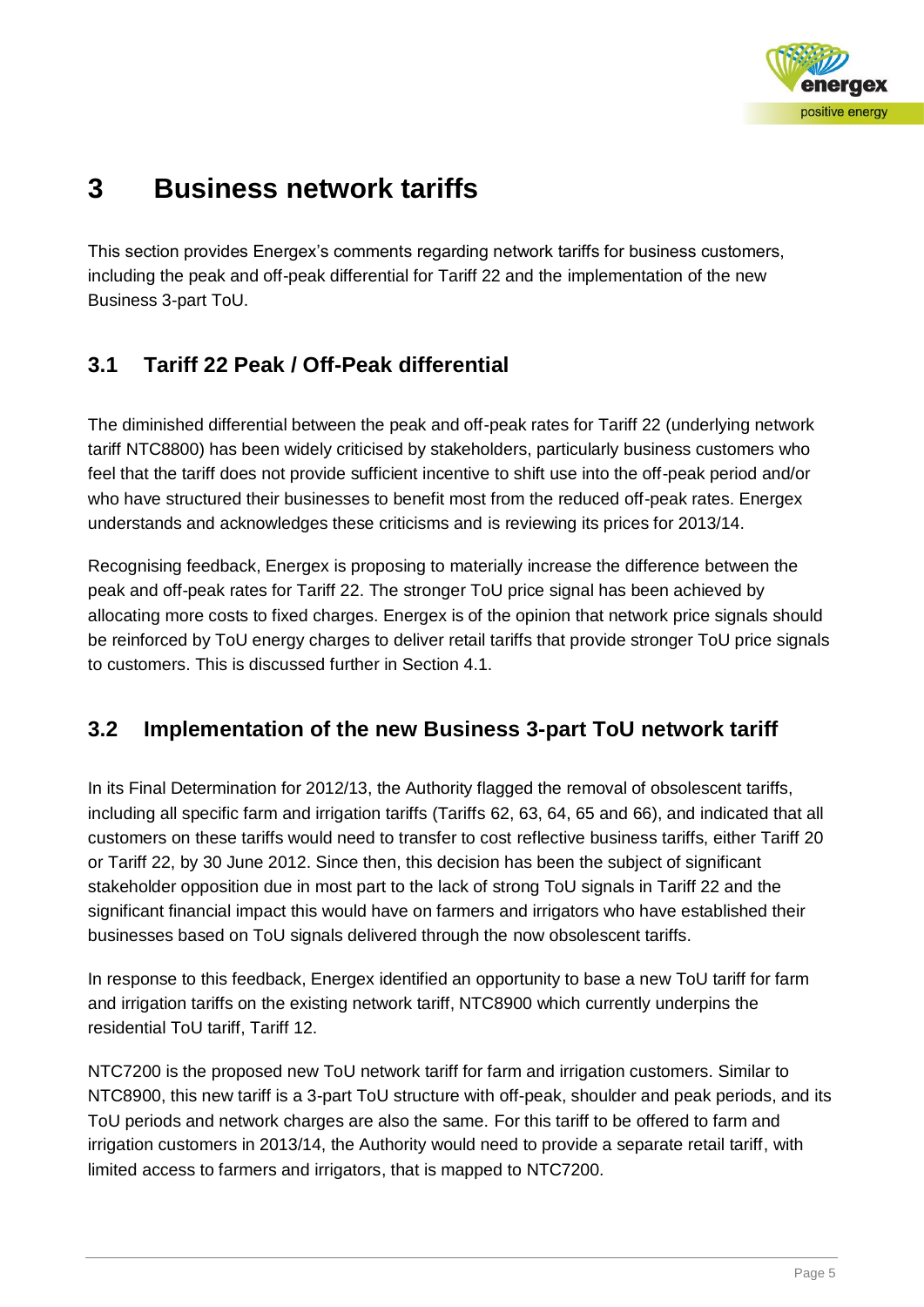

Energex understands that the Authority is currently awaiting stakeholder feedback from consultation undertaken on the Draft Determination to inform its decision about whether to introduce this new retail tariff in 2013/14.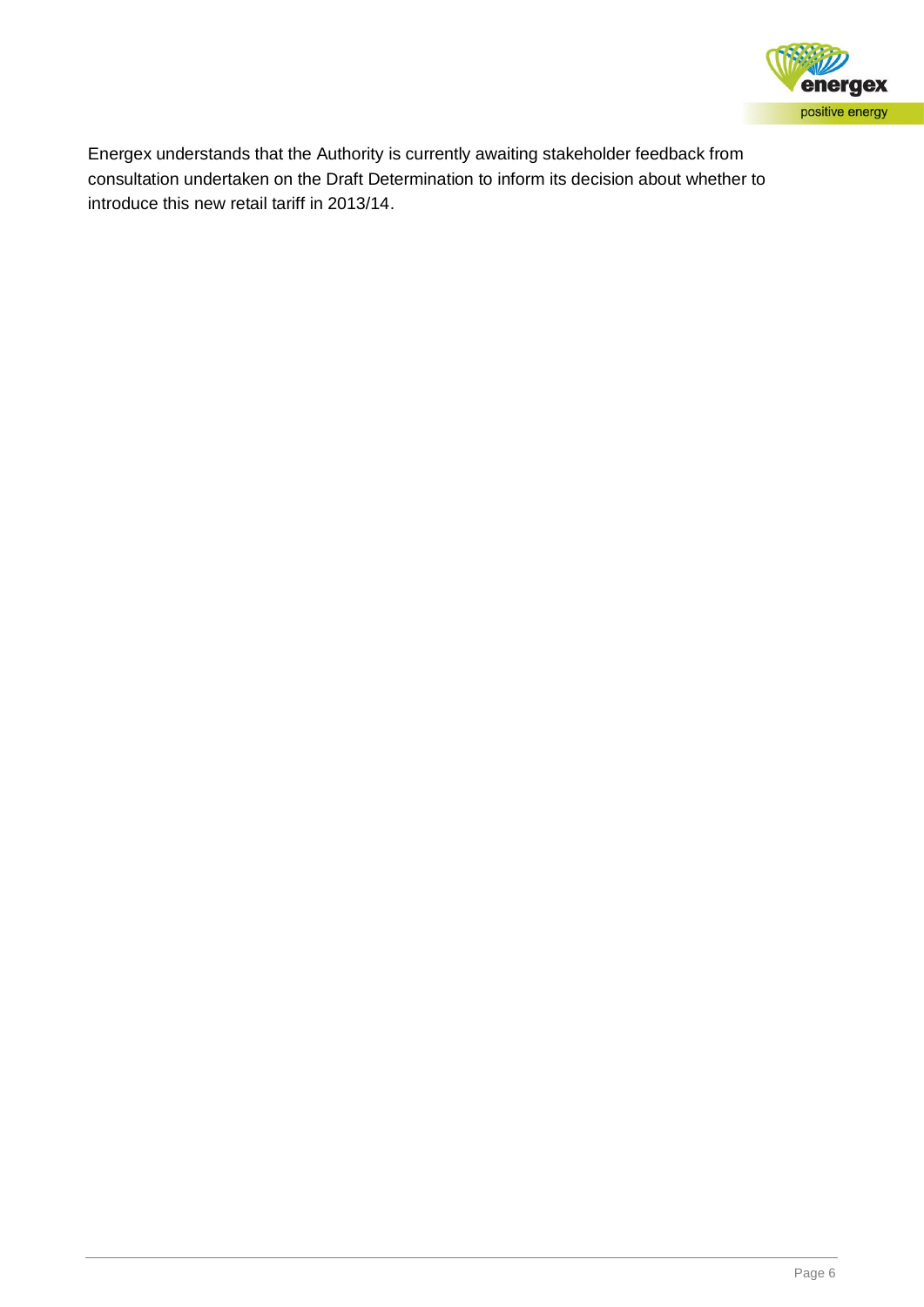

# **4 Other matters**

#### **4.1 Time of Use network pricing**

Despite comprising the greater proportion of regulated tariffs at the low voltage supply level, Energex believes that the onus for sending ToU price signals to customers should not rest entirely with the 'N' component. Strong overall signals are dependent on the 'R' component integrating a ToU element reflecting the costs of generation.

Energex acknowledges that the Authority has not pursued ToU energy pricing as this is not reflective of the current Net System Load Profile approach to market settlements; however, Energex also notes that stakeholders are 'broadly supportive of the inclusion of time-of-use signals in wholesale energy costs, but only to the extent that they could be implemented on a costreflective basis.'

With this in mind, Energex supports the Authority further investigating options for implementing cost-reflective ToU energy pricing reflective of the real costs of energy.

#### **4.2 Alignment between network and retail**

In its response to the Interim and Cost Components Consultation Papers, Energex outlined a range of risks around the publication dates for the Authority's pricing documents in 2014/15 and 2015/16. These risks are due to the tight timeframes within which Energex's draft prices would need to be prepared and a lack of alignment between the Authority's and the AER's regulatory timeframes.

Energex appreciates the Authority's acknowledgement of these risks and the introduction of a cost pass through mechanism in the case of material differences between the draft network prices provided to the Authority and those subsequently approved by the AER. Regardless of this recovery mechanism, in Energex's view, acceptance by stakeholders and customers that Draft Prices and Final Prices may vary is necessary due to the risk of change being very material.